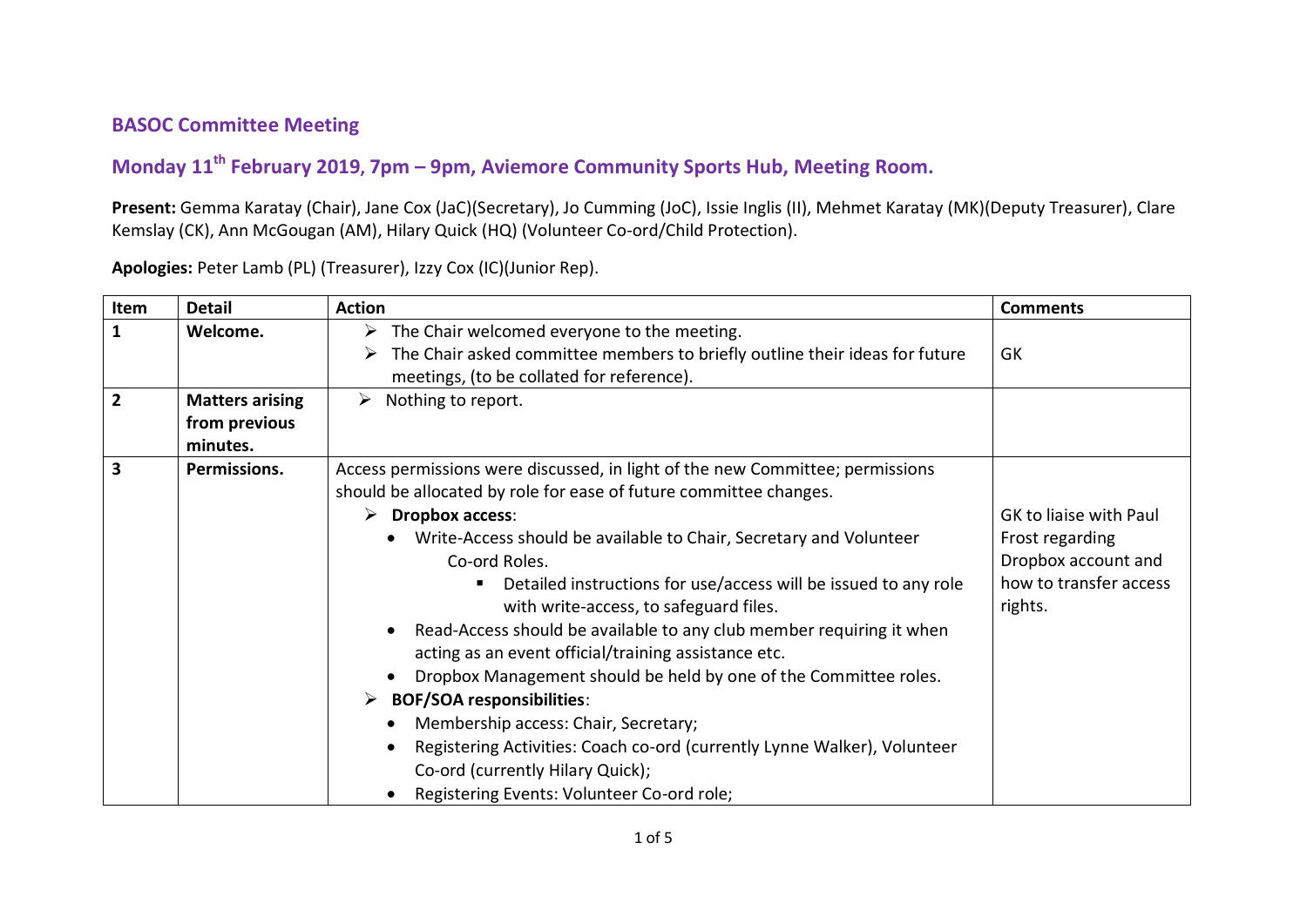| Item | <b>Detail</b>          | <b>Action</b>                                                                            | <b>Comments</b>        |
|------|------------------------|------------------------------------------------------------------------------------------|------------------------|
| 3    | <b>Permissions</b>     | Loading Results: Volunteer Co-ord.<br>$\bullet$                                          |                        |
|      | (contd).               | $\triangleright$ Website posting access:                                                 | GK to liaise with Paul |
|      |                        | Access for posting to the BASOC website should be available to Chair,                    | Frost re posting items |
|      |                        | Secretary, Communications and Volunteer Co-ord roles.                                    | to the website.        |
|      |                        | $\triangleright$ Communications/club emails:                                             |                        |
|      |                        | • Facebook: Kat/Izzy?                                                                    |                        |
|      |                        | Communications (e-news): Lynne;                                                          |                        |
|      |                        | Mailchimp: Secretary (review current access).                                            | GK to liaise with Paul |
|      |                        |                                                                                          | Frost re mailchimp     |
|      |                        | <b>Bank Signatories:</b>                                                                 | access/management.     |
|      |                        | 4 new signatories: Treasurer (PL), Asst. Treasurer (MK), Secretary (JaC), +              | PL to change           |
|      |                        | 4 <sup>th</sup> committee member (AM).                                                   | signatures.            |
| 4    | <b>Volunteer Roles</b> | $\triangleright$ The Volunteer Co-ordinator is in the process of reviewing the role      | HQ                     |
|      | for 2019               | descriptions;                                                                            |                        |
|      |                        | $\triangleright$ Events Co-ordinator role responsibility will be split as follows:       |                        |
|      |                        | Clubs/SOA liaison - Chair;<br>$\bullet$                                                  |                        |
|      |                        | Admin - Volunteer Co-ord;                                                                |                        |
|      |                        | Child Protection Officer: Clare Kemsley will take over from Hilary Quick;                | HQ/CK                  |
|      |                        | $\triangleright$ Access Officer: James Tullie will deal with access queries/permissions. |                        |
| 5    | <b>BASOC Events</b>    | 2019: 6 local events are proposed:<br>$\blacktriangleright$                              |                        |
|      |                        | • Sunday $3^{rd}$ February (to be re-organised for later in the year);                   |                        |
|      |                        | Sunday 19 <sup>th</sup> May (Community O competition);                                   |                        |
|      |                        | Sunday 9 <sup>th</sup> June (JST & local event);                                         |                        |
|      |                        | Sunday 17 <sup>th</sup> August;                                                          |                        |
|      |                        | Saturday 26 <sup>th</sup> October;                                                       |                        |
|      |                        | • Club Champs/AGM.                                                                       |                        |
|      |                        | Scottish 6-Days - Strathearn:                                                            |                        |
|      |                        | Planner's Report (Duncan Francis): A complete set of courses have been                   |                        |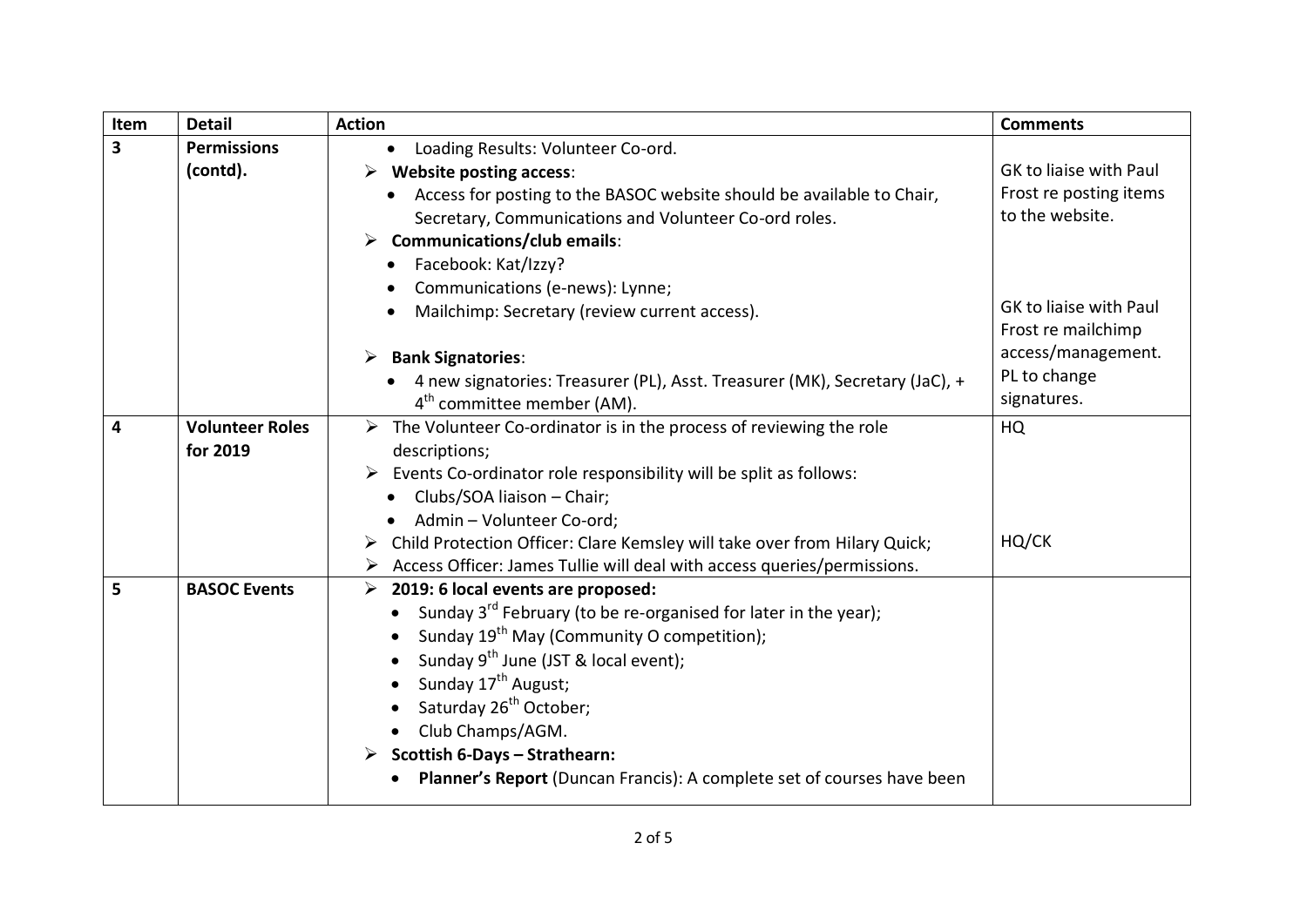| Item                    | <b>Detail</b>                                                                                                                                    | <b>Action</b>                                                                                                                | <b>Comments</b> |
|-------------------------|--------------------------------------------------------------------------------------------------------------------------------------------------|------------------------------------------------------------------------------------------------------------------------------|-----------------|
| 5                       | <b>BASOC Events</b>                                                                                                                              | planned, and have been checked by the controller (David Esson) and                                                           |                 |
| (contd)                 | (contd)                                                                                                                                          | checked against the other days draft courses. Starts & Finishes confirmed.                                                   |                 |
|                         |                                                                                                                                                  | The Controller is happy with the general shape of the courses, just a few                                                    |                 |
|                         |                                                                                                                                                  | issues to check again. The Elite courses (this is a World Ranking event) are                                                 |                 |
|                         | completely separate from the other courses. We have also checked radio                                                                           |                                                                                                                              |                 |
|                         | control sites. Hope to start taping the sites later in Feb, and we are well on                                                                   |                                                                                                                              |                 |
|                         | target to go to print in April. Two possible areas for the string course have<br>been identified, which will be planned by someone else. The Map |                                                                                                                              |                 |
|                         |                                                                                                                                                  | corrections have also been done and implemented.                                                                             |                 |
|                         |                                                                                                                                                  | Update from Jo Cumming: Areas for car and coach parking have been                                                            | <b>JoC</b>      |
|                         |                                                                                                                                                  | identified. Adult BASOC volunteers will be required on Day 3 (Tues 30                                                        |                 |
|                         |                                                                                                                                                  | July) to marshall car-parking; juniors can help with the String Course -                                                     |                 |
|                         |                                                                                                                                                  | members should contact Jo if they will be available on the day to help.                                                      |                 |
|                         |                                                                                                                                                  | Volunteers will still get a run.                                                                                             |                 |
|                         |                                                                                                                                                  | <b>WOLF 2020:</b><br>➤                                                                                                       |                 |
|                         |                                                                                                                                                  | 27 <sup>th</sup> September 2020 has been requested.                                                                          |                 |
| 6                       | <b>Community O</b>                                                                                                                               | Lead and overall co-ordinator will be Mehmet (MK);                                                                           |                 |
|                         |                                                                                                                                                  | Post-Easter week - intro session to north & south Primary Schools;<br>➤                                                      |                 |
|                         |                                                                                                                                                  | 3 x Beginner Sessions: weeks beginning 29 <sup>th</sup> April, 6 <sup>th</sup> May & 13 <sup>th</sup> May;<br>➤              |                 |
|                         |                                                                                                                                                  | Final competition event: Sunday $19^{th}$ May pm @ Newtonmore Folk Museum.<br>➤                                              |                 |
|                         |                                                                                                                                                  | $\triangleright$ Volunteers are required for the following roles:                                                            |                 |
|                         |                                                                                                                                                  | Advertising/publicity;                                                                                                       |                 |
|                         |                                                                                                                                                  | Lead Coach South;                                                                                                            | MK/CK/JaC       |
|                         |                                                                                                                                                  | Lead Coach North - CK & JaC will lead with Alice and Anna assisting.                                                         |                 |
| $\overline{\mathbf{z}}$ | <b>BASOC Junior</b>                                                                                                                              | North Area would like to increase the opportunities for juniors to orienteer<br>and socialise with juniors from other clubs; |                 |
|                         | events/training                                                                                                                                  | All north clubs have had a request from North Area Junior Training Co-                                                       |                 |
|                         |                                                                                                                                                  | ordinators to host a junior event/to coincide with a club event;                                                             |                 |
|                         |                                                                                                                                                  | Suitable BASOC events would be $17^{th}$ August or $26^{th}$ October, with the latter                                        |                 |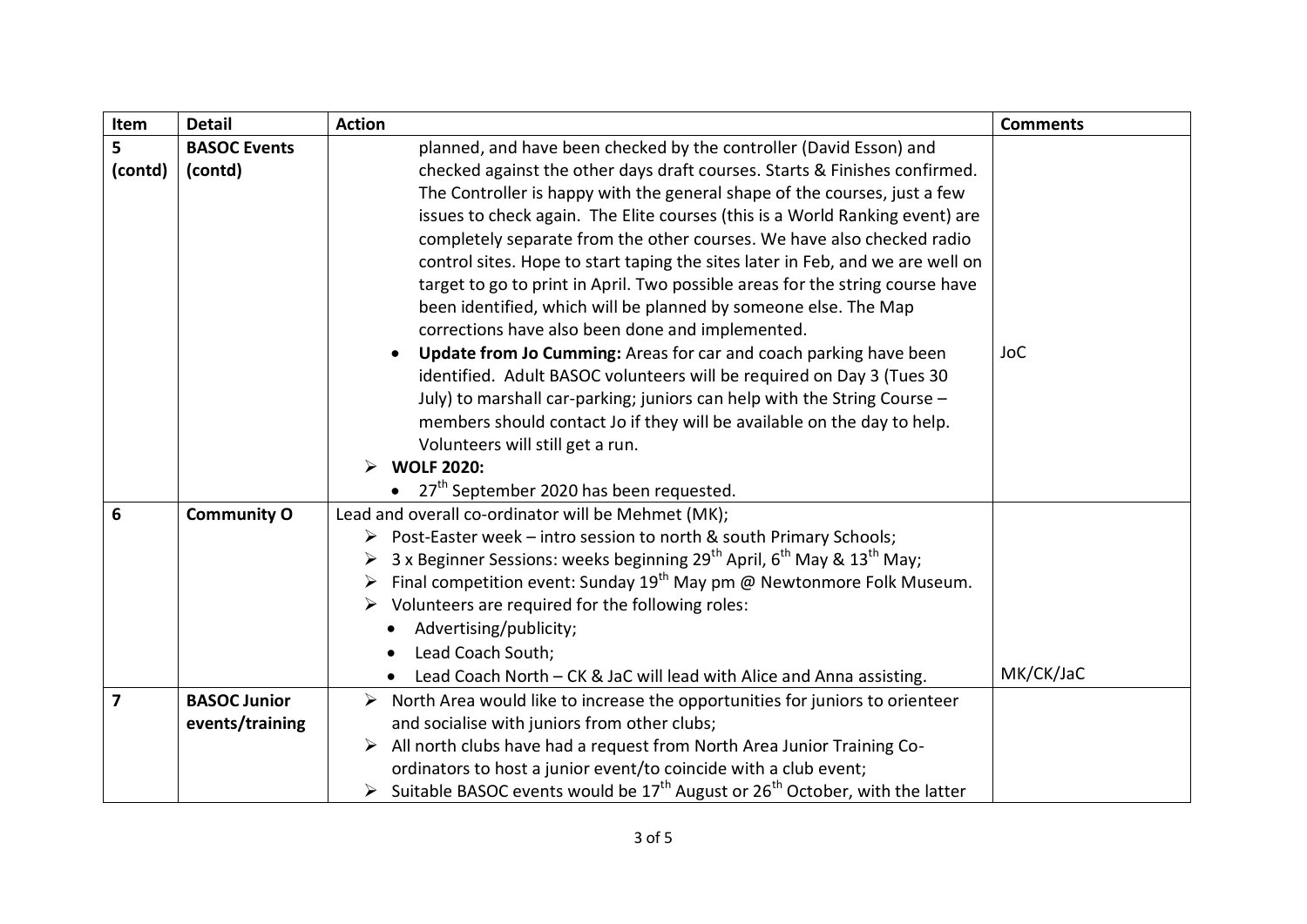| Item                    | <b>Detail</b>                                                                         | <b>Action</b>                                                                         | <b>Comments</b> |  |
|-------------------------|---------------------------------------------------------------------------------------|---------------------------------------------------------------------------------------|-----------------|--|
| $\overline{\mathbf{z}}$ | <b>BASOC Junior</b>                                                                   | $\triangleright$ being the most favoured;                                             |                 |  |
| (contd)                 | events/training                                                                       | Oct date may conflict with school holidays & the Junior Inter-Area Comp.<br>$\bullet$ | JaC will check  |  |
| 8                       | <b>Finance</b>                                                                        | The Bank balance is healthy; after funds set aside for Lochaber and kit<br>➤          |                 |  |
|                         |                                                                                       | replacement there is money available for mapping, but this will have to be            |                 |  |
|                         |                                                                                       | supplemented by other funding as this is a large cost to the Club.                    |                 |  |
|                         |                                                                                       | Thanks to Ian Hall who has agreed to head the Funding sub-committee.                  |                 |  |
|                         |                                                                                       | Funding ideas include:                                                                |                 |  |
|                         |                                                                                       | Mapping (agenda item for a future meeting);                                           |                 |  |
|                         |                                                                                       | Advertising for Community O;                                                          |                 |  |
|                         |                                                                                       | O-kites: events and training;                                                         |                 |  |
|                         |                                                                                       | 2 <sup>nd</sup> club tent;                                                            |                 |  |
|                         |                                                                                       | GPS watches/trackers: to be loaned out to members as training aids.                   |                 |  |
|                         |                                                                                       | $\triangleright$ The sub-committee is considering submitting a bid to the Calor Rural |                 |  |
|                         |                                                                                       | Community Fund for some of the above items.                                           |                 |  |
| 9                       | <b>Items for future</b>                                                               | The Committee would invite Emma Rawlings, Carrbridge Community Ranger,<br>➤           |                 |  |
|                         | meetings                                                                              | to a future meeting.                                                                  |                 |  |
| 10                      | <b>AOB</b>                                                                            | Child Protection: nothing to report;<br>➤                                             |                 |  |
|                         |                                                                                       | SI Unit update: a significant number of the units will need battery                   | GK              |  |
|                         |                                                                                       | replacements in the near future (before the 6-Days).                                  |                 |  |
|                         |                                                                                       | The RDO has requested information on any links with local schools -                   |                 |  |
|                         |                                                                                       | members are asked to forward any contact details/info to the Chair.                   |                 |  |
|                         |                                                                                       | Online banking: 2 signatories to authorise (if possible) for online payments.         | PL/MK           |  |
| 12                      | <b>Meeting</b>                                                                        | <b>Provisional Committee Meetings(tbc):</b><br>➤                                      |                 |  |
|                         | Schedule 2019                                                                         | March/April;                                                                          |                 |  |
|                         |                                                                                       | May;                                                                                  |                 |  |
|                         |                                                                                       | Mid-late August;                                                                      |                 |  |
|                         |                                                                                       | September/early October;                                                              |                 |  |
|                         |                                                                                       | • AGM: Move to early November $-2^{nd}/9^{th}$ ?                                      |                 |  |
|                         | Next Meeting: Monday 18 <sup>th</sup> March @ 7pm, Aviemore Sports Hub, Meeting Room. |                                                                                       |                 |  |